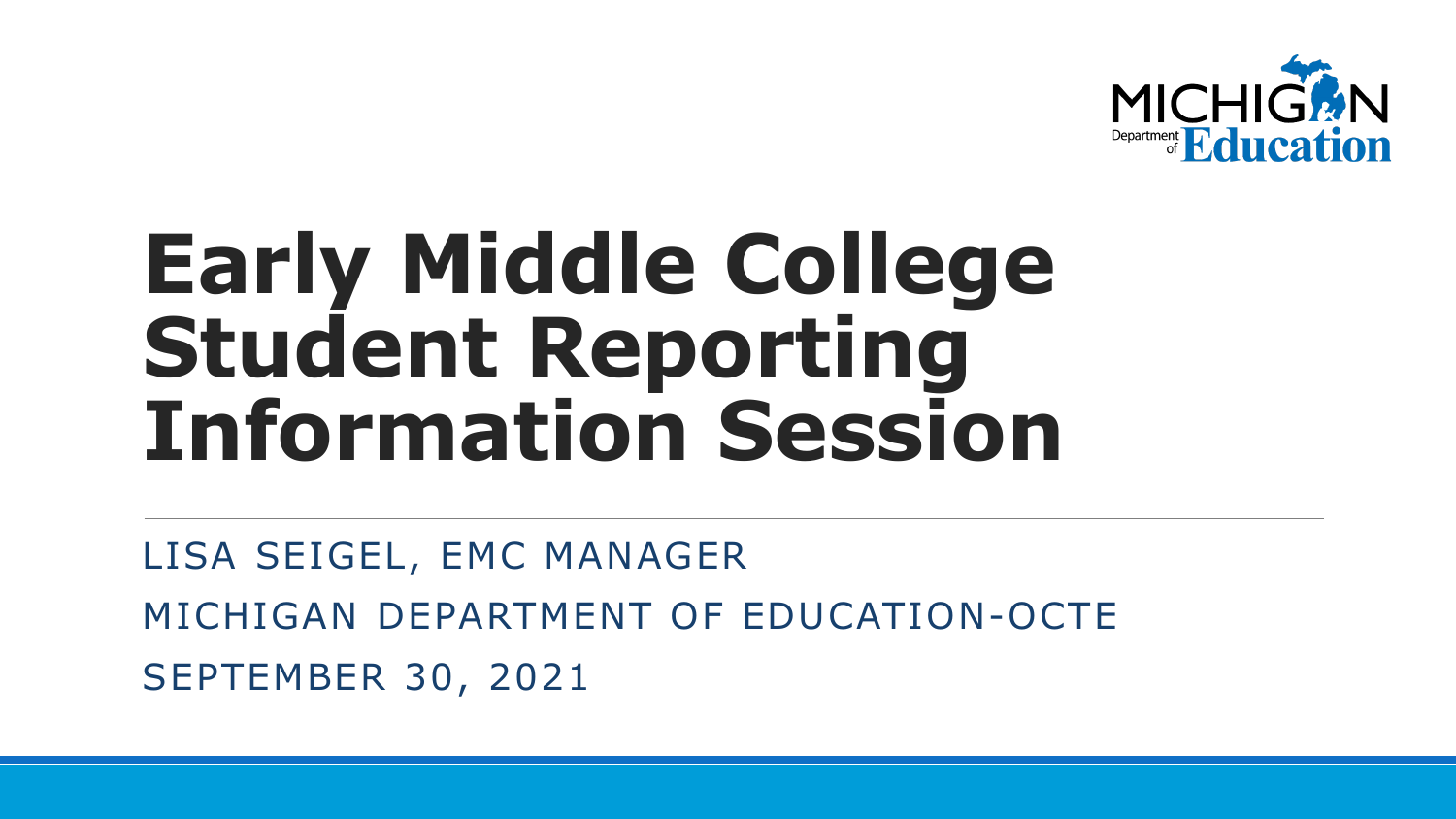### **Welcome, Purpose & Introductions**

Welcome, Group Name Change, Added Postsecondary

Purpose

• Provide clear, concise, consistent communication to Early Middle College (EMC) staff on reporting deadlines and requirements for secondary and postsecondary EMC students.

MDE and CEPI Staff Introductions

- MDE Staff Lisa Seigel, Dr. Stacey Stover, Jackie Martinez
- CEPI Staff Brandon Baryo, Joshua DeBrabander, Rachel Edmondson, Victoria Schmaltz

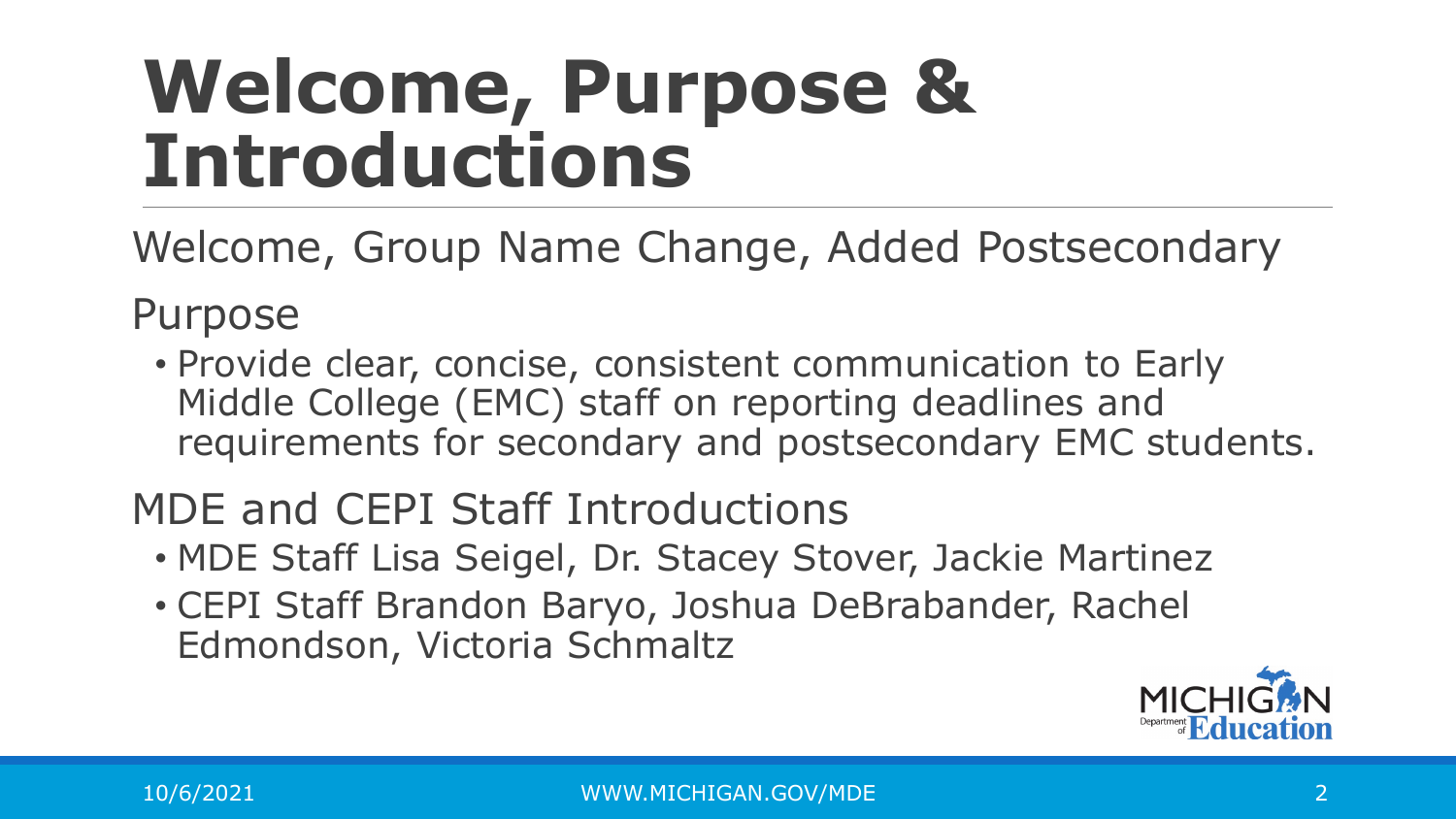# **Agenda**

- •Fall Collection Reporting and Certification Deadline Secondary
- •3500 Coding Appeals for 11<sup>th</sup> grade EMC Students Only
- •EMC Verification & Information in the EEM
- •EMC STARR Data Collection Postsecondary
- •EMC Research Survey October 8 Event
- •Q & A

For Student Reporting Information Sessions and information on Early Middle Colleges please visit: [https://www.michigan.gov/mde/0,4615,7-140-81351\\_51178---,00.html](https://www.michigan.gov/mde/0,4615,7-140-81351_51178---,00.html) or go to [www.michigan.gov/mde](http://www.michigan.gov/mde) then select flexible learning options and then Early Middle Colleges.

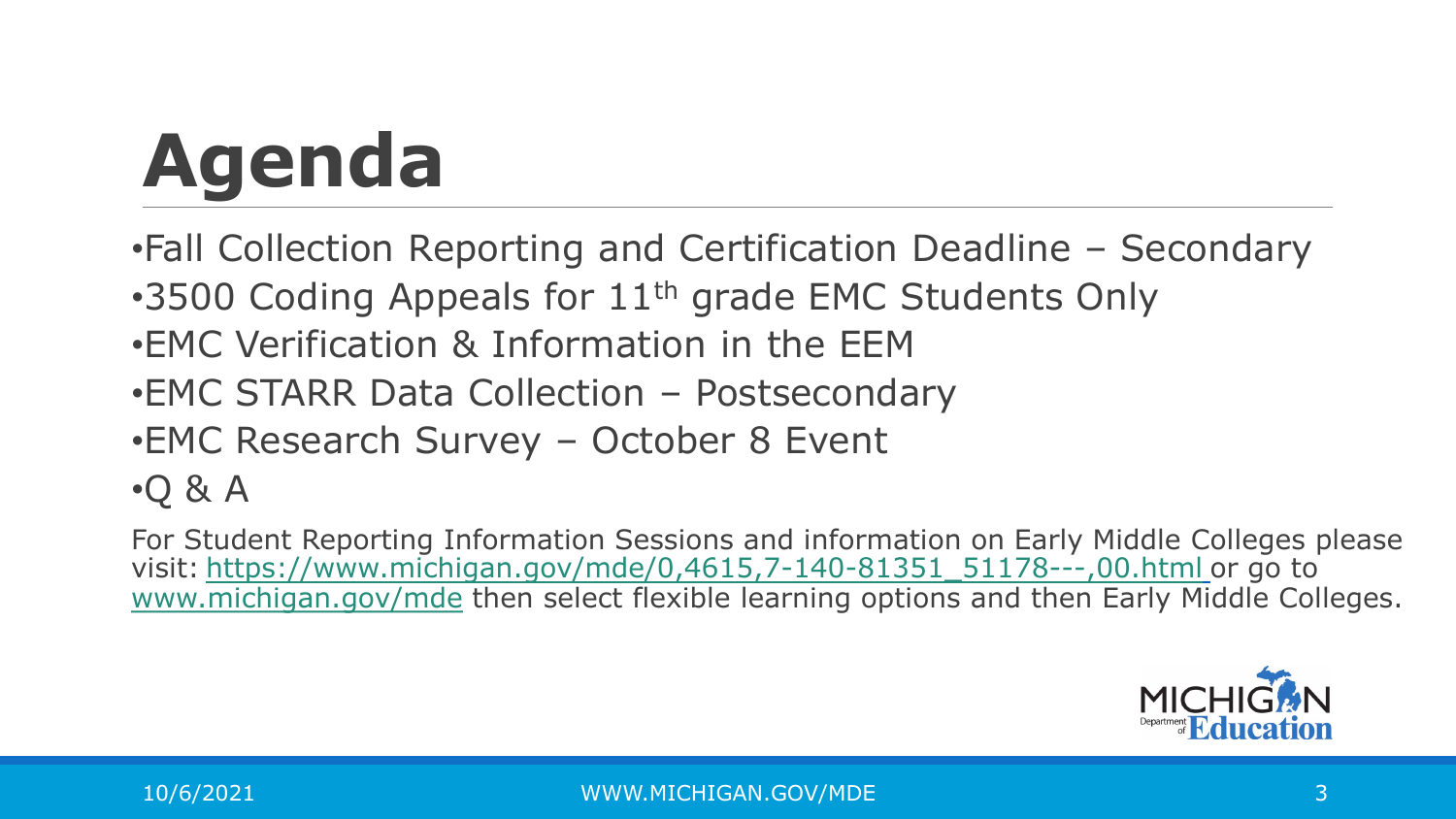### **EMC Student Reporting Session Schedule via TEAMS**

- 1. February 3, 2022, 10:30-11:30 a.m.
- 2. May 12, 2022, 10:30-11:30 a.m.

*Note: Heading and document on web page says EMC Data User Group Calls. This will be updated.*

https://www.michigan.gov/documents/mde/2021- 2022 EMC Data User Group Call Schedule 727100 7.pdf

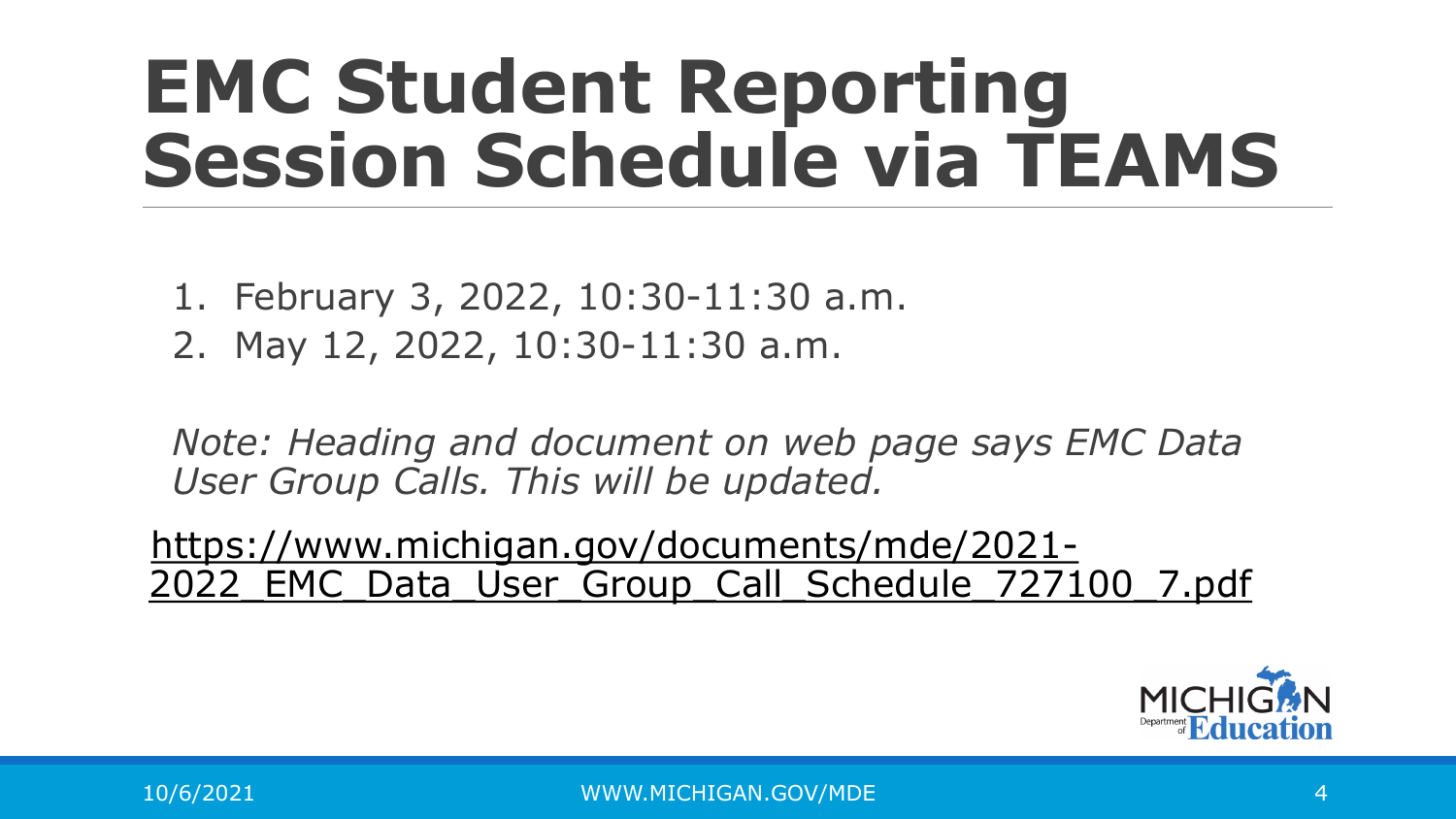#### **Fall Collection Certification Deadline - Secondary**

- All EMC students must be coded 3500 in the MSDS, by the sending district, by the fall certification date of their 11<sup>th</sup> grade.
- If sending to an EMC consortium you will need the consortia S2E2 Code.
- Reporting EMC Participation
	- Program Participation Component
	- Reported in each of the MSDS General **Collections**
	- MUST be reported by Fall MSDS General Collection of 11th Grade
	- Will receive an error if entity is not marked as an EMC



**NOVEMBER** 

10, 2021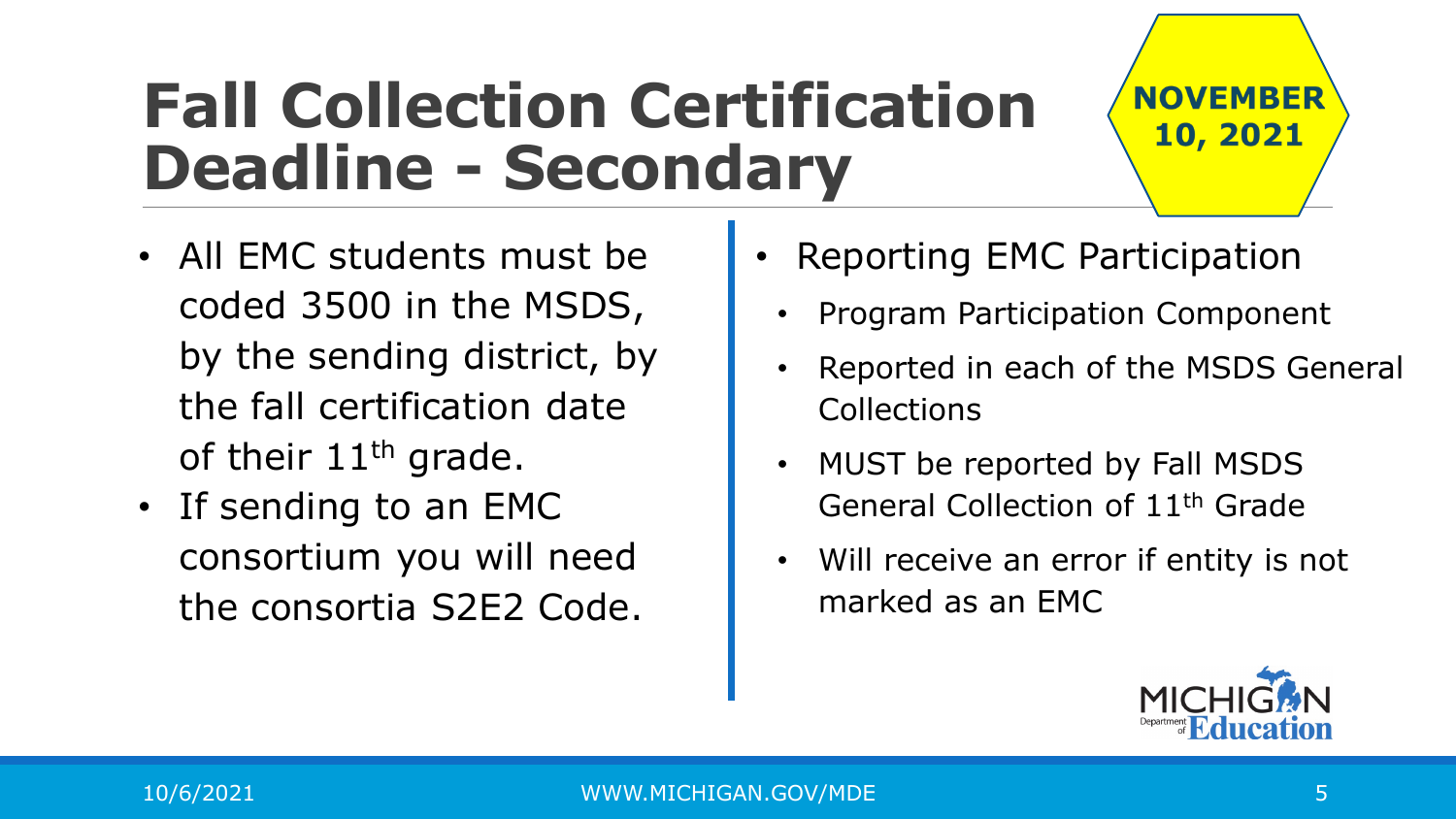#### **Students Attending an EMC Consortia**

- **EMC Consortia** ۰
- All students within the ۰ NIAF participate in EMC
- Participating Districts **Report: School or Facility** of local HS AND S2E2 Code of EMC Consortia building
- District must be listed as المعالجة المعا a "Member" Within EEM

| * = Required                                                                                                                                                                                                               |                                                                                                                                           |               |   |
|----------------------------------------------------------------------------------------------------------------------------------------------------------------------------------------------------------------------------|-------------------------------------------------------------------------------------------------------------------------------------------|---------------|---|
| Submitting Entity:<br>Collection:<br>PEPE District:<br>PEPE Building:                                                                                                                                                      | Haslett Public Schools (33060)<br>Fall 2020 General Collection 2020-2021<br>Haslett Public Schools (33060)<br>Haslett High School (06207) |               |   |
| *Last Name:                                                                                                                                                                                                                |                                                                                                                                           |               |   |
| Last Name Suffix:                                                                                                                                                                                                          |                                                                                                                                           |               |   |
| Middle Name:                                                                                                                                                                                                               |                                                                                                                                           |               |   |
| *First Name:                                                                                                                                                                                                               |                                                                                                                                           |               |   |
| *Date of Birth:                                                                                                                                                                                                            |                                                                                                                                           |               |   |
|                                                                                                                                                                                                                            |                                                                                                                                           |               |   |
|                                                                                                                                                                                                                            |                                                                                                                                           |               |   |
|                                                                                                                                                                                                                            |                                                                                                                                           |               |   |
|                                                                                                                                                                                                                            |                                                                                                                                           |               |   |
|                                                                                                                                                                                                                            |                                                                                                                                           |               |   |
| Select Component                                                                                                                                                                                                           | v.                                                                                                                                        | Add Component |   |
|                                                                                                                                                                                                                            |                                                                                                                                           |               |   |
|                                                                                                                                                                                                                            | 33060                                                                                                                                     |               |   |
|                                                                                                                                                                                                                            | 06207                                                                                                                                     |               |   |
|                                                                                                                                                                                                                            |                                                                                                                                           |               |   |
| *Gender:<br>Multiple Birth Order:<br>*utc:<br>Submit Cancel<br>School Demographics Personal Demographics Enrollment Membership<br>"Operating District Number<br>School or Facility:<br>Student ID Number<br>"CradeSetting: | 11-Eleventh Grade                                                                                                                         |               | v |

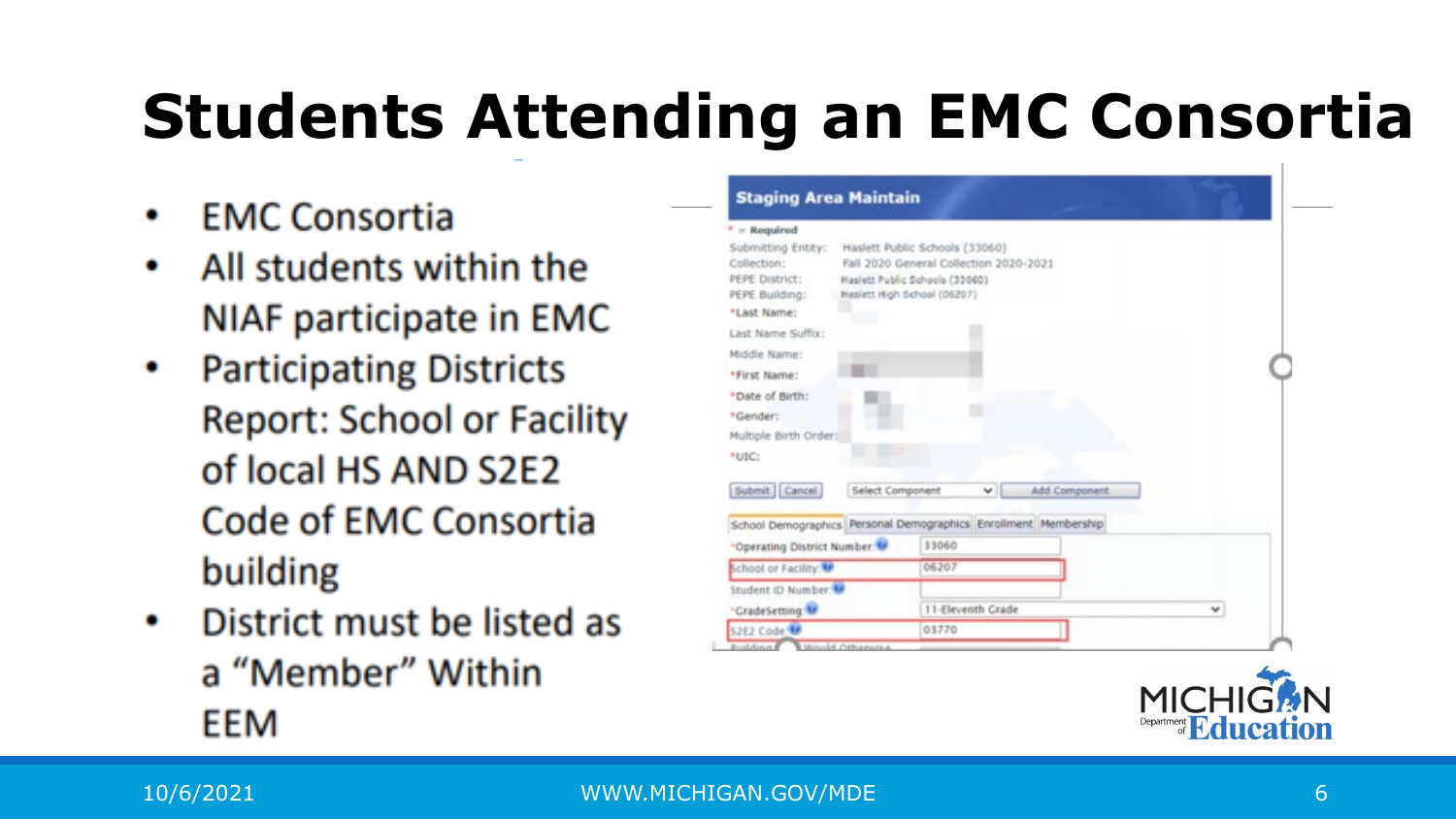## **Consortia Data Quality Alerts**

- Scroll down in the email from CEPI to see the UICs and districts showing students attending your EMC
- Schedule time to review
- Plan collection check-ins with your member districts
- Encourage locals to run the Participant Drill Down Report in MSDS. Instructions on the next slide.

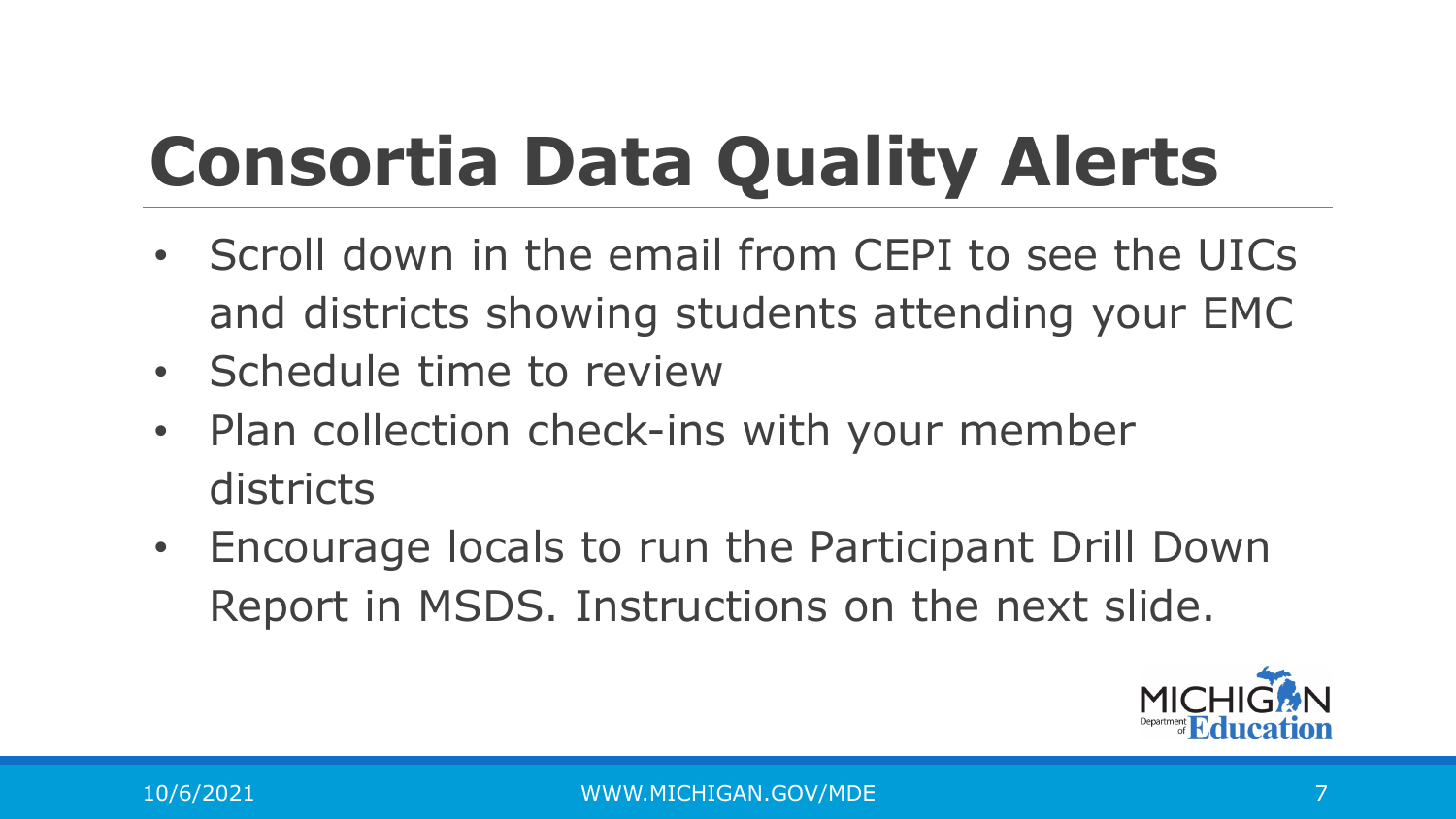## **Participant Drill Down Report**

- In MSDS, if the collection is not yet certified, click on Student Data Submission and then click on Data Staging Area. If the collection has been certified, then click on Certified Reports. Text in red was added after the meeting concluded.
- Type in the district or district code
- Select the collection
- Select Program Participation Count Report
- Select Drilldown for the format
- Click View Report
- Expand the district and school you wish to look at, then expand the 3500 EMC Participant to view the UICs and get a count of participating EMC students at that school.

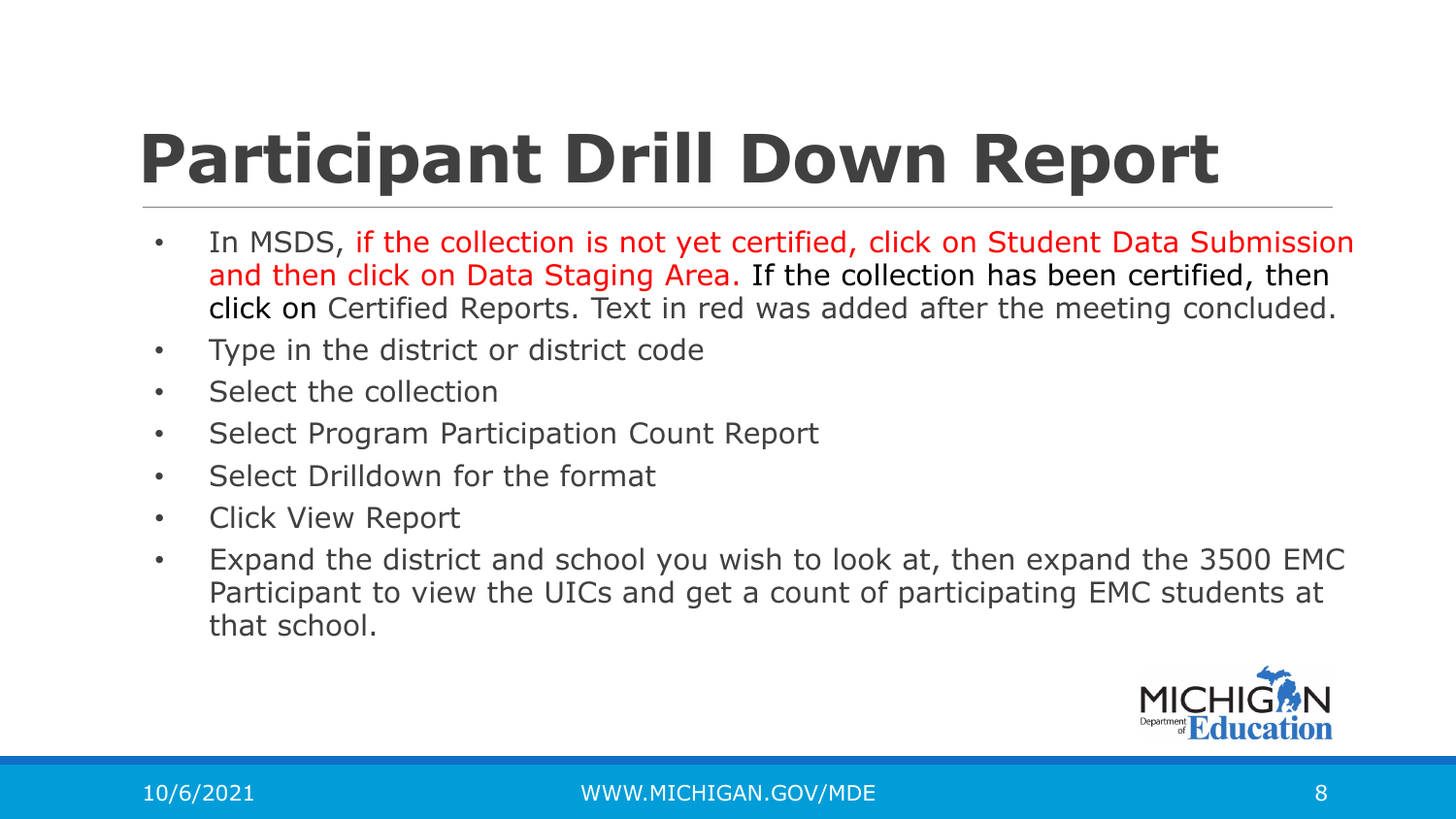# **Data Quality Reports**

• **EEM:** EMC with no EMC Coordinator contact listed, EMC with college affiliations with no post secondary partner contact listed.

• **MSDS:** Entities identified as an EMC with zero EMC students reported. Summary reports are sent to S2E2 EMCs identifying the UICs of EMC students at the local district. No other student information is sent.

• **TSDL:** No Dual Enrollment Courses for EMC students, Students with only one course reported, No courses reported for EMC Students, Schools with no courses reported, Student count comparison.

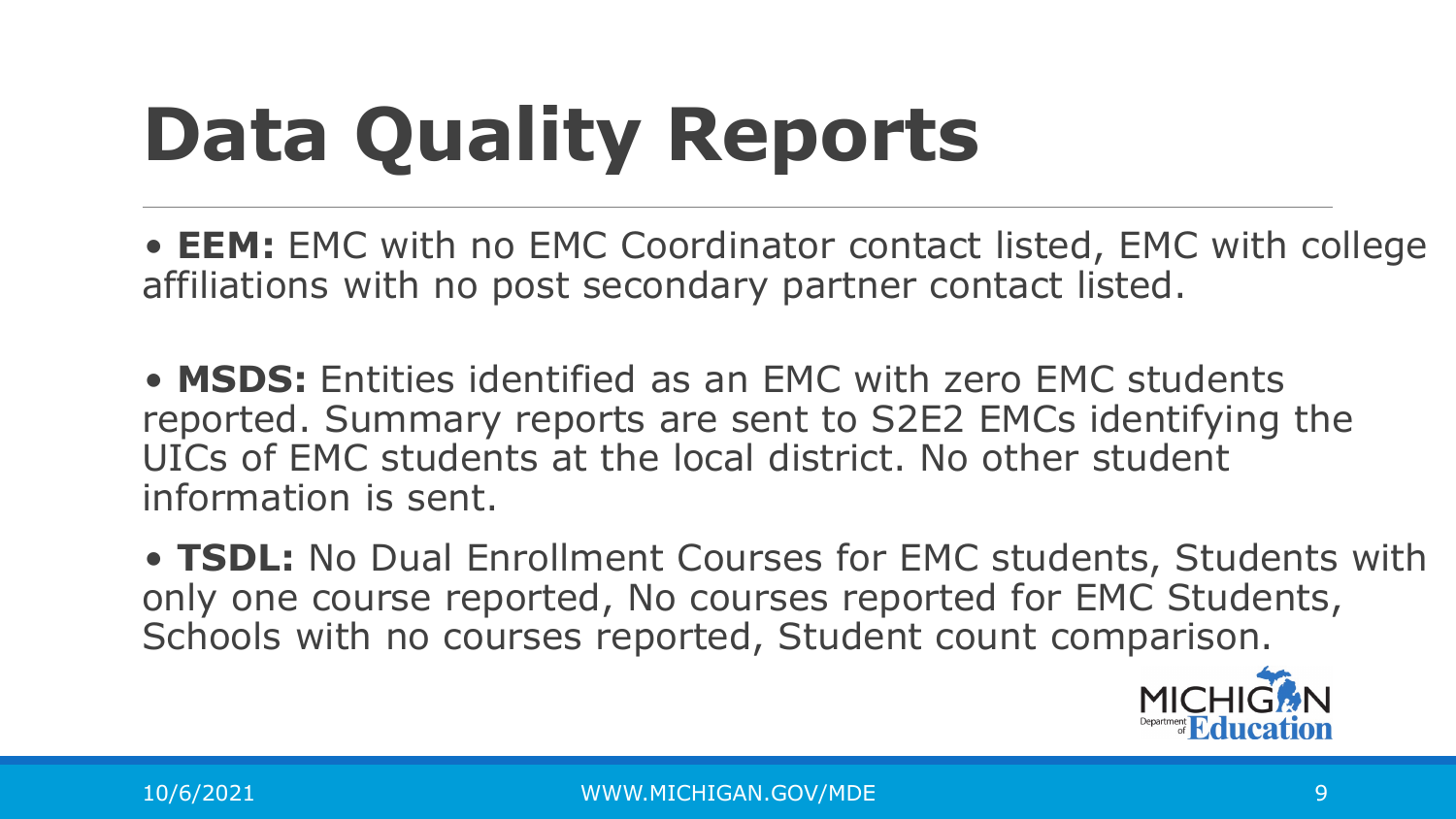## **3500 Coding**

- File appeal by June 30 of the student's  $11<sup>th</sup>$  grade Goal to have appeal submitted, approved, and students coded by this date
- Student transfer to another EMC; do not remove the 3500 code
- Out of State Students transferring to EMC after fall certification date of 11th grade year, attain proof of participation in the out of state EMC. Send email to MDE-OCTE to request to code 3500 late.

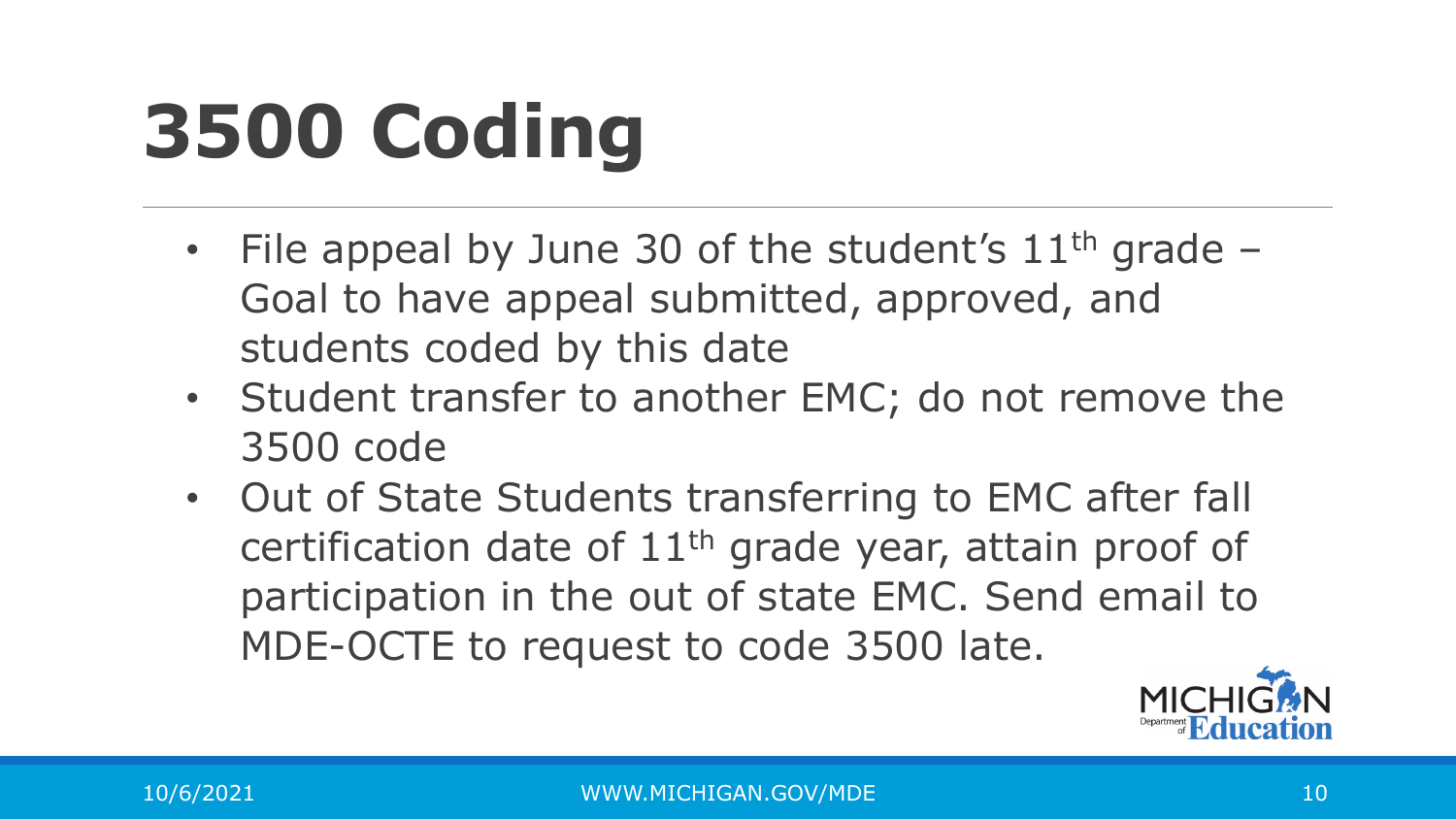## **EMC Information in the EEM**

District EEM authorized user must make the EMC & Postsecondary contact information updates

Fields only MDE and CEPI update

- Add Districts as Members
- College Affiliations
- EMC Focus
- MEMCA Info
- Entity Type, EMC Start/Close Dates

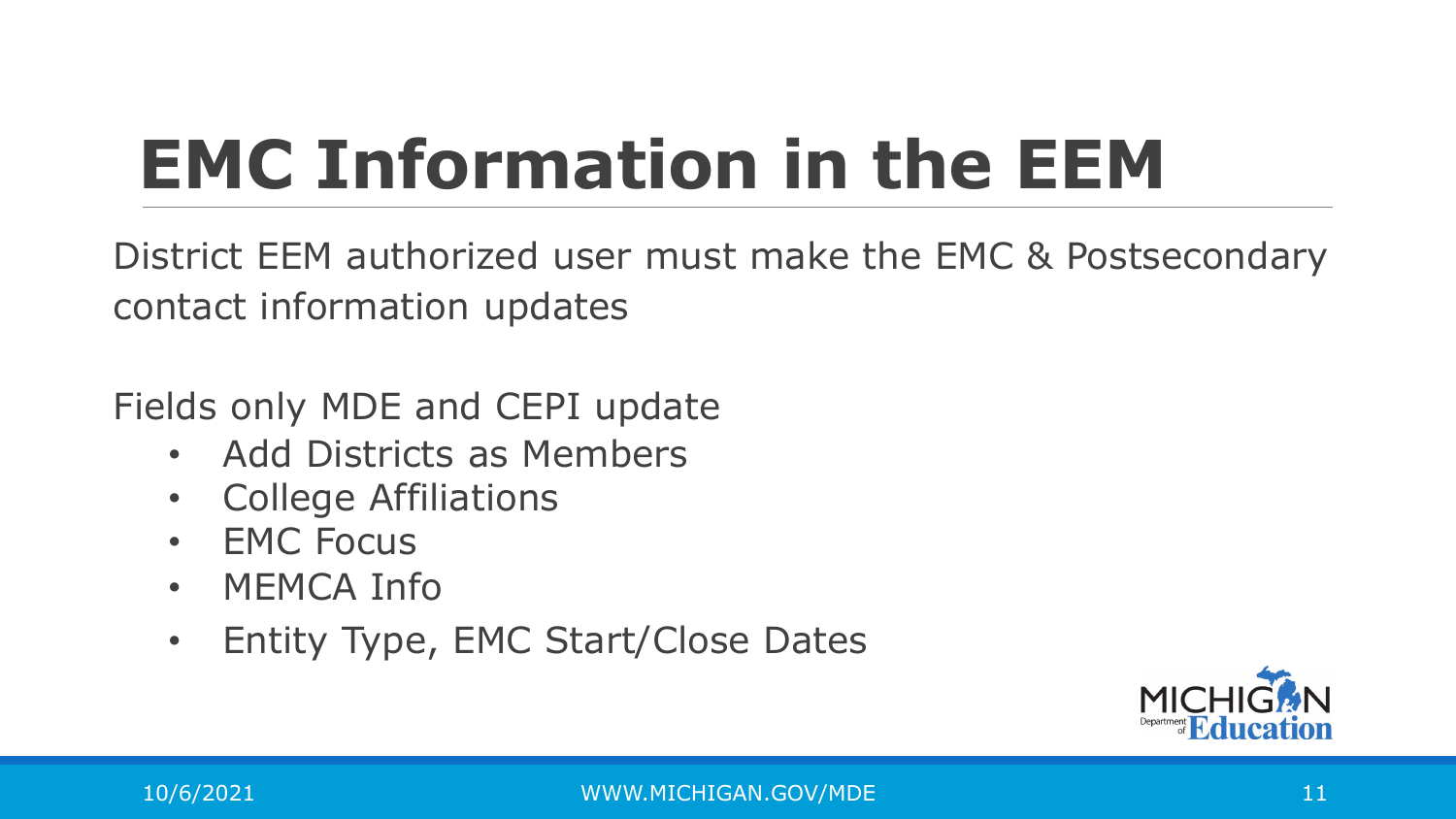# **EMC STARR Data Collection-Postsecondary**

#### STUDENT TRANSCRIPT AND ACADEMIC RECORD REPOSITORY

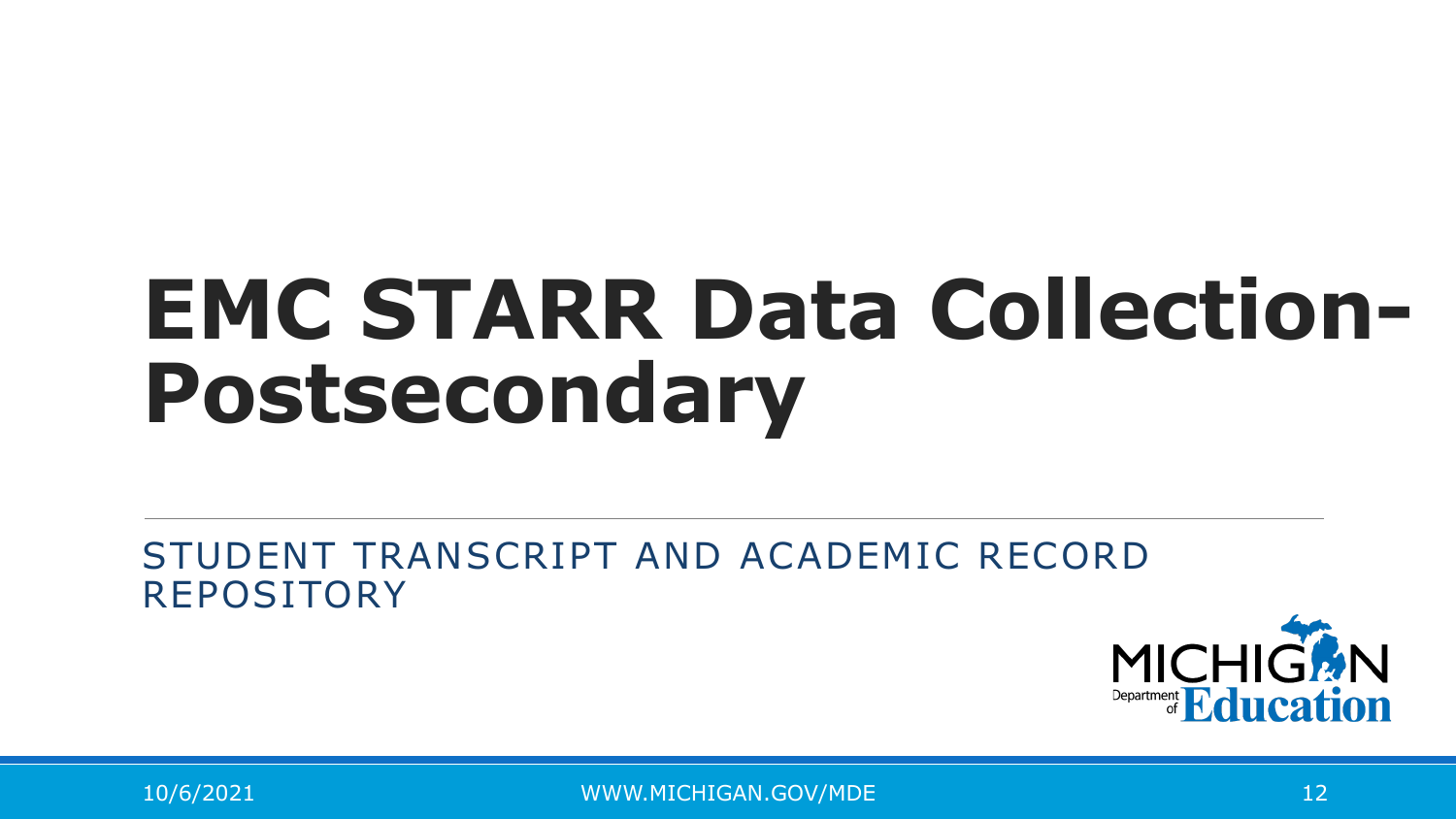## **STARR Collection Key Dates**

- Collects information for the 2020-2021 academic year
- Students enrolled July 1, 2020, through June 30, 2021, and awards conferred through August 31, 2021
- Opened on August 2
- Collection closes on October 15

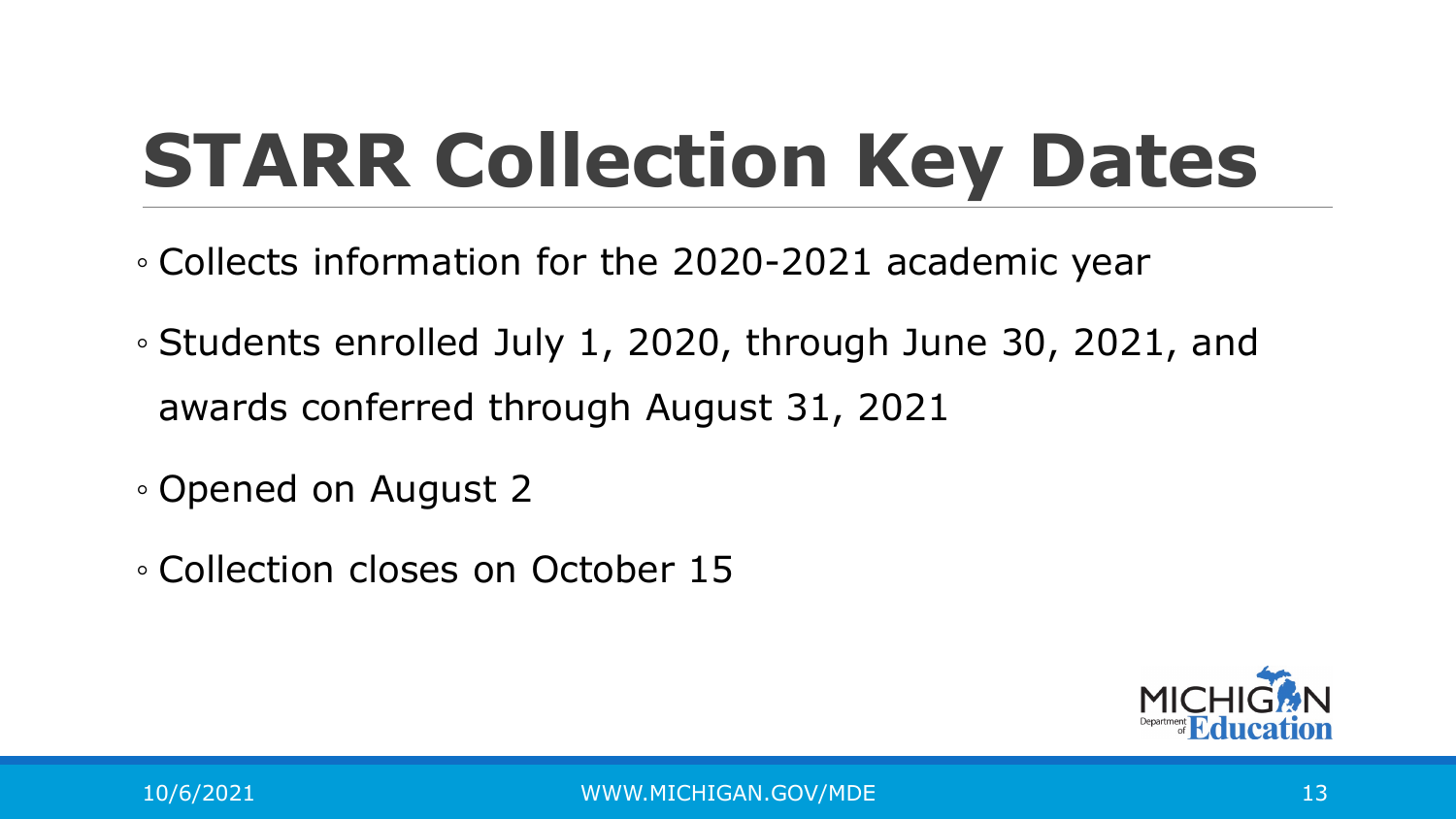#### **High School Student Component**

Required component that provides an indication of whether a high school student was taking postsecondary courses during the academic session. Includes:

•Dual Enrolled

- •Other High School Student
	- Should be reported as nondegree-seeking in STARR.
- •Concurrent Enrollment
- •Not High School Student
- •Early Middle College

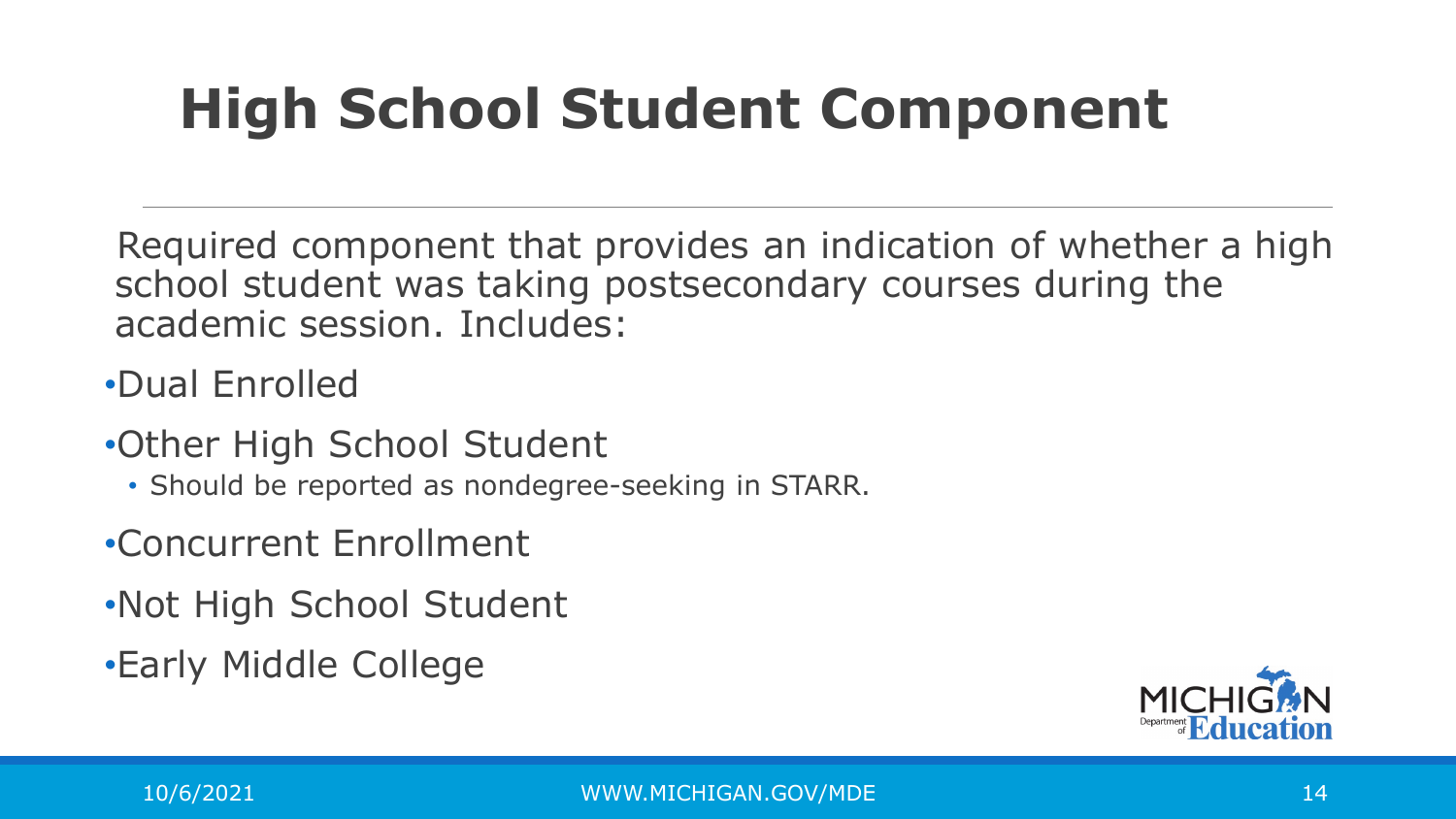**STARR Data Quality Reports** External DQ:

• No Students Reported as Dual Enrolled, Other High School Student, Concurrent Enrollment or Early Middle College

Internal DQ's (not sent to IHE's):

- Comparison of Early Middle College (EMC) Students Reported in STARR With the Michigan Student Data System (MSDS) General Collection
- Comparison of Early Middle College/Dual Enrollment Students Reported in STARR With Teacher Student Data Link (TSDL)
- The CEPI Data Quality team is in the process of creating new data quality checks for both K12 and Postsecondary collections that align with EMC reporting.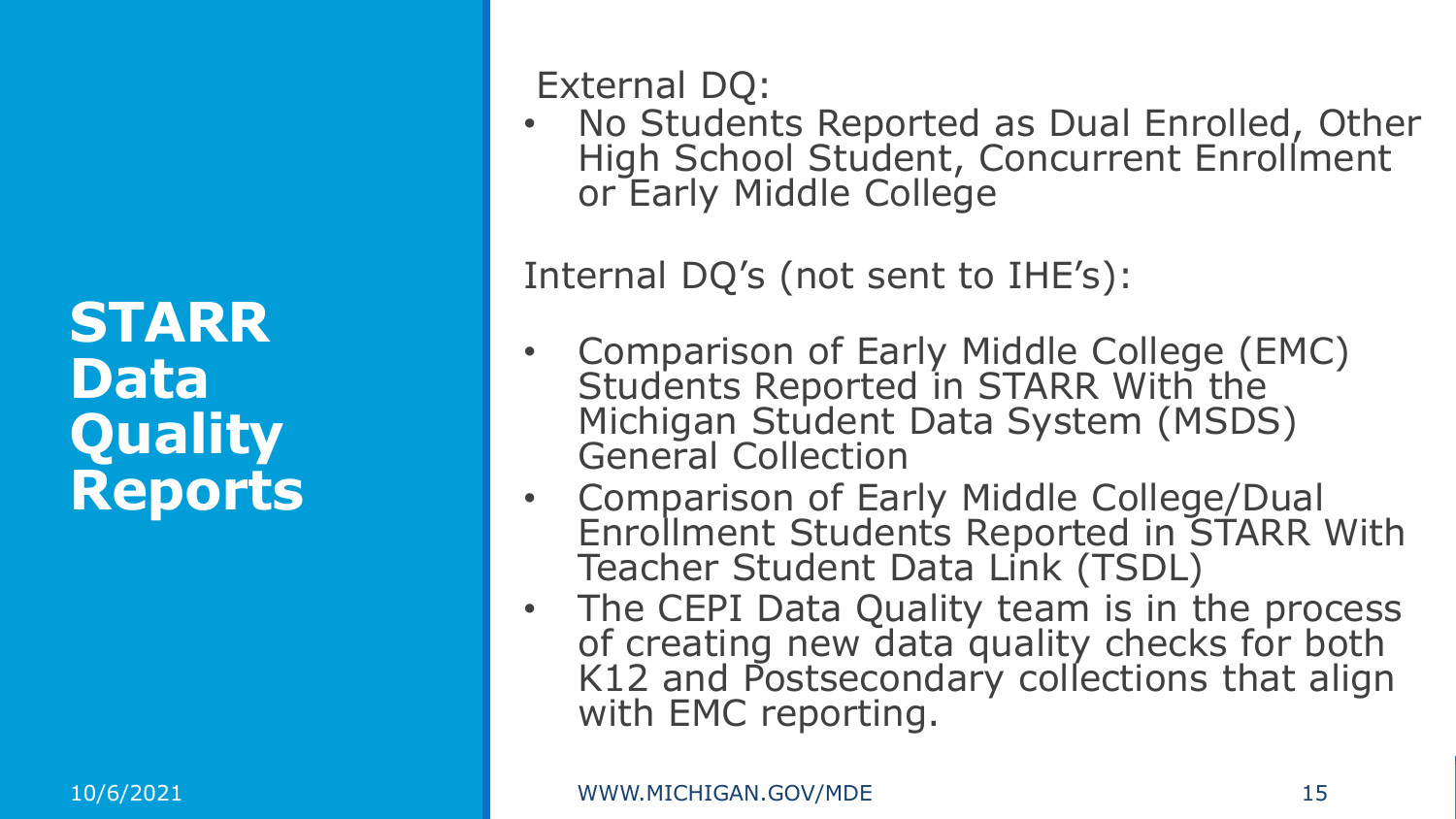#### **October 8, 2021**

Presentation of results from the 2020-21 Michigan Statewide Survey of Early Middle Colleges and facilitated breakout group discussions on increasing access and success.

#### **Register for the free virtual convening at the link below: [Virtual Convening Registration](https://teacherscollege.zoom.us/meeting/register/tJckceyqrDgiH9KGbOqc1ccIT6N3QkpS_MGS)**

Sponsored by the Michigan Department of Education (MDE) Office of Career and Technical Education (OCTE), in partnership with the Michigan Early Middle College Association (MEMCA). For more information, please contact Dr. Stacey MIC Stover, Early Middle College Education Consultant at stovers@michigan.gov.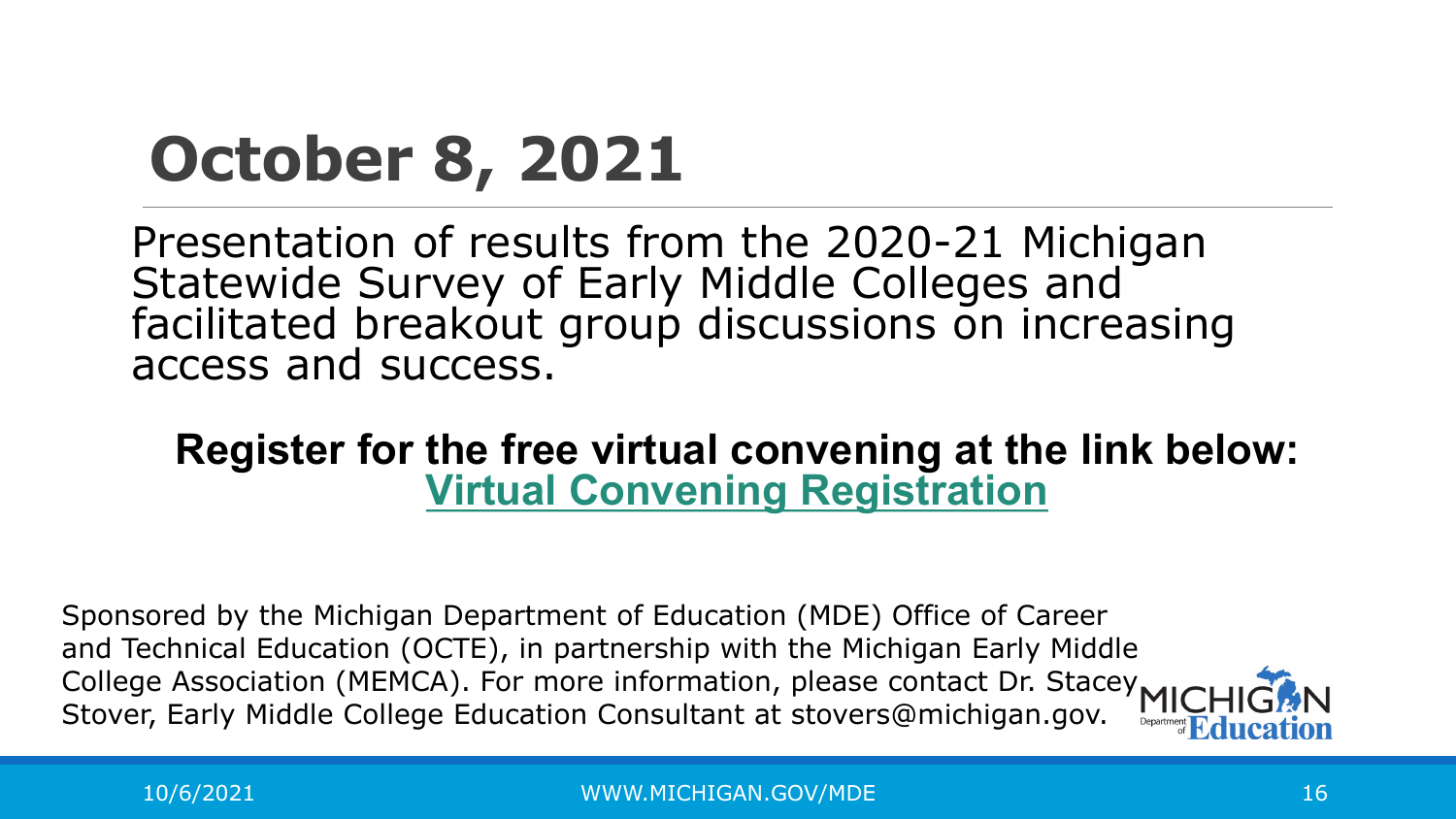#### Contacts

Dr. Stacey Stover, MDE [stovers@michigan.gov](mailto:stovers@michigan.gov) Lisa Seigel, MDE [seigell@michigan.gov](mailto:seigell@michigan.gov) Jackie Martinez, [martinezj9@michigan.gov](mailto:martinezj9@michigan.gov) Brandon Baryo, [baryob@michigan.gov](mailto:baryob@michigan.gov) Josh DeBrabander, [debrabanderj1@michigan.gov](mailto:debrabanderj1@michigan.gov) Victoria Schmaltz, [schmalzv@michigan.gov](mailto:schmalzv@michigan.gov)